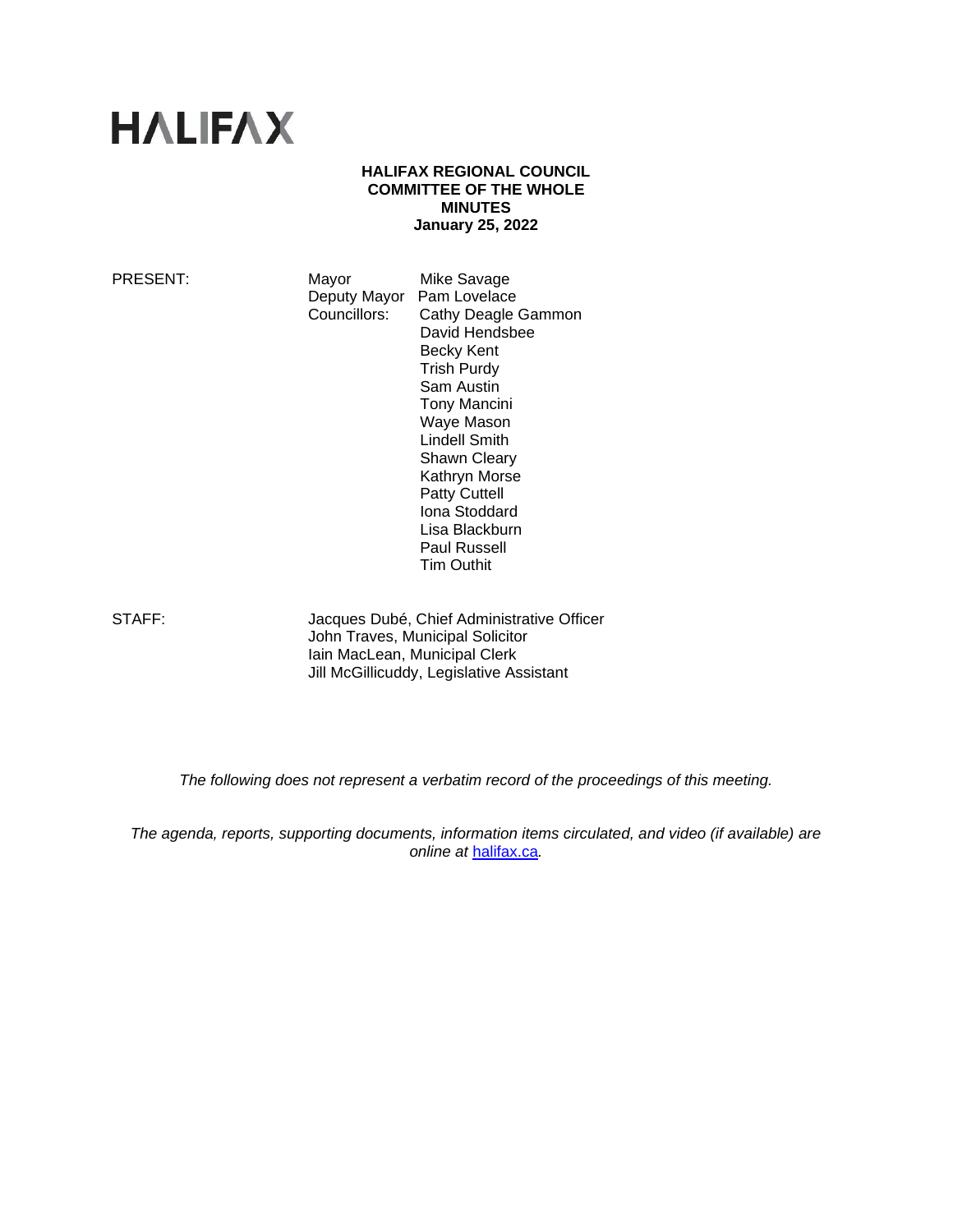*The meeting was called to order at 9:01 a.m., and recessed at 11:12 a.m. Committee of the Whole reconvened in at 11:17 a.m. Committee of the Whole recessed at 12:11 p.m. and reconvened at 1:15 p.m. Committee of the Whole adjourned at 1:48 p.m.*

# **1. CALL TO ORDER**

Mayor Savage called the meeting to order at 9:01 a.m.

# **2. APPROVAL OF THE MINUTES – NONE**

# **3. APPROVAL OF THE ORDER OF BUSINESS AND APPROVAL OF ADDITIONS AND DELETIONS**

MOVED by Councillor Blackburn, seconded by Councillor Cuttell

# **THAT the agenda be approved as presented.**

# **MOTION PUT AND PASSED.**

# **4. CALL FOR DECLARATION OF CONFLICT OF INTERESTS - NONE**

# **5. Case 22257 – Regional Plan Review – Themes and Directions What We Heard**

The following was before Committee of the Whole:

- A staff recommendation report dated December 7, 2021
- Extract from the December 7, 2021 and December 14, 2021 Regional Council Minutes
- Staff presentation dated January 24, 2022

MOVED by Councillor Blackburn, seconded by Councillor Mason

#### **THAT Committee of the Whole recommend that Halifax Regional Council:**

- **1. Suspend Schedule 3 (Community Planning and Economic Development Standing Committee Terms of Reference) of Administrative Order One, the Procedures of Council Administrative Order;**
- **2. Adopt the amendments in Attachment F of the staff report dated December 7, 2021 and direct the Chief Administrative Officer to follow the revised Public Participation Program for the Regional Plan Review as generally set out in Attachment A of the staff report dated December 7, 2021 and as outlined in the Community Engagement section of the staff report dated December 7, 2021 report; and**
- **3. Direct the Chief Administrative Officer to follow the revised work plan schedule as generally outlined in Attachment B – Regional Plan Work Plan of the staff report dated December 7, 2021 and Attachment C – Site-Specific Requests of the staff report dated December 7, 2021.**

Kate Greene, Program Manager, Regional Policy, Regional Planning gave a presentation and responded to questions of clarification from Committee of the Whole.

Leah Perrin, Principal Planner, Regional Planning, Kelly Denty, Executive Director, Planning and Development responded to questions of clarification from Committee of the Whole.

MOVED by Councillor Morse, seconded by Councillor Stoddard

#### **THAT the motion be amended to include a new section which reads as follows:**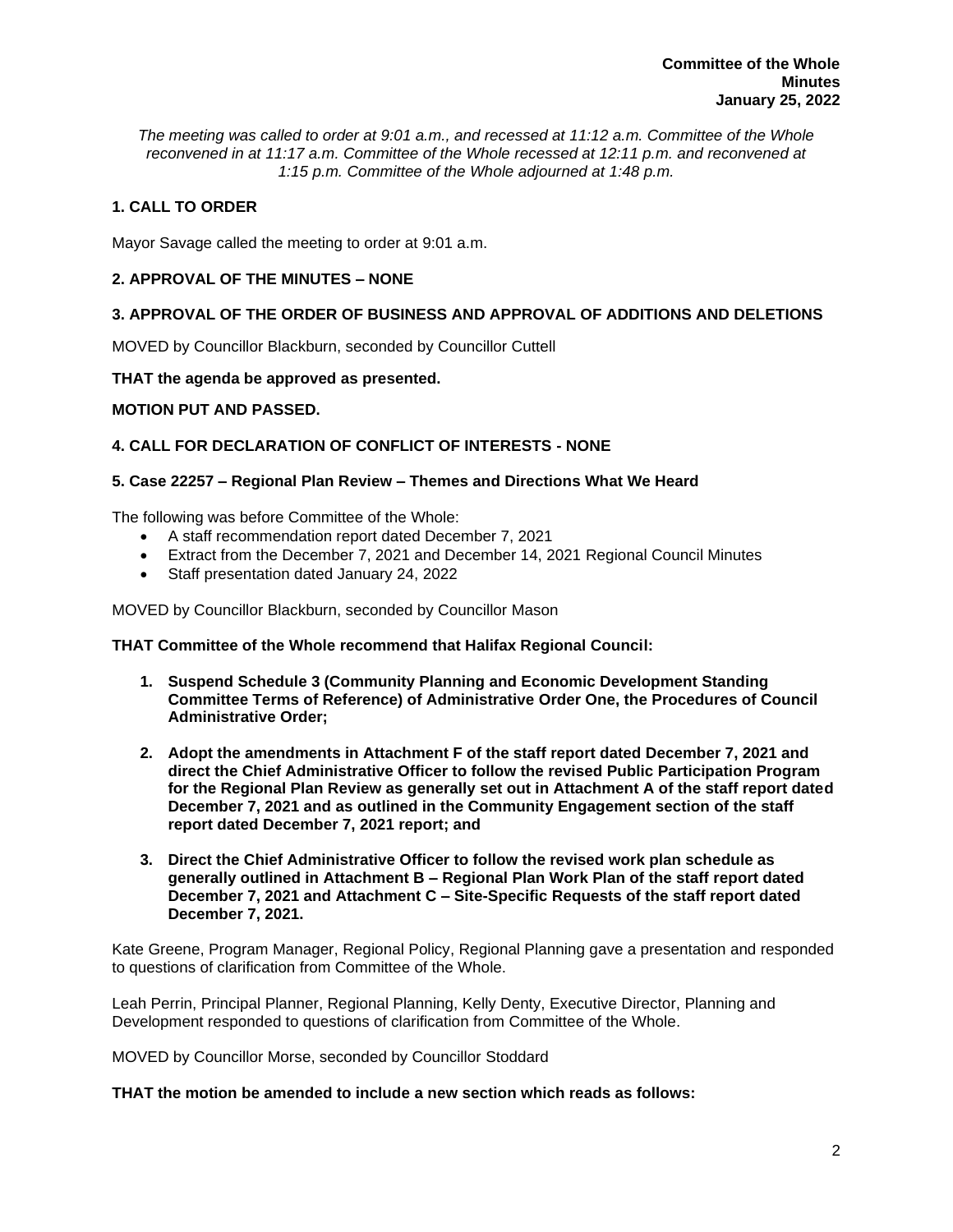- **4. Recommend that the Chief Administrative Officer be directed to prepare a staff report outlining an overall policy and process to coordinate the work of the Departments of Planning and Development and Parks and Recreation. The aim is to ensure Council can effectively implement HalifACT, IMP and the Green Network Plan. The staff report should consider the need for a coordinator to lead the Green Network Plan and an updated parks strategy, in light of the following:**
	- **1. The current Parks Canada urban park planning process for Blue Mountain-Birch Cove Lakes,**
	- **2. The pending Sandy Lake study,**
	- **3. Recently identified key wildlife corridors,**
	- **4. HRM's natural asset inventory, and**
	- **5. Housing development pressures.**

Jacques Dube, Chief Administrative Officer responded to questions of clarification from Committee of the **Whole** 

#### **MOTION TO AMEND PUT AND PASSED UNANIMOUSLY.**

MOVED by Councillor Kent, seconded by Councillor Purdy

**THAT the motion be amended to include a new section which reads:**

**5. Recommend that the Chief Administrative Officer be directed to prepare a staff report on the process and implications of including industrial and waterfront lands in Eastern Passage (known as former Texaco Refinery/Valero Lands) for future growth and municipal interest areas.**

Denty responded to questions of clarification from Committee of the Whole.

#### **MOTION TO AMEND PUT AND PASSED UNANIMOUSLY.**

MOVED by Councillor Cuttell, seconded by Councillor Russell

**THAT the motion be amended to include a new section which reads:**

**6. Recommend that the Chief Administrative Officer be directed to continue to assess request C027(1246 Ketch Harbour Rd) as part of the ongoing Regional Plan Review.**

Greene and Perrin responded to questions of clarification from Committee of the Whole.

#### **MOTION TO AMEND PUT AND PASSED.** (10 in favour, 6 against)

In favour: Mayor Savage, Deputy Mayor Lovelace, Councillors Deagle Gammon, Hendsbee, Kent, Purdy, Morse, Cuttell, Russell, Outhit

Against: Councillor Austin, Mancini, Mason, Smith, Cleary, Blackburn

Not present: Councillor Stoddard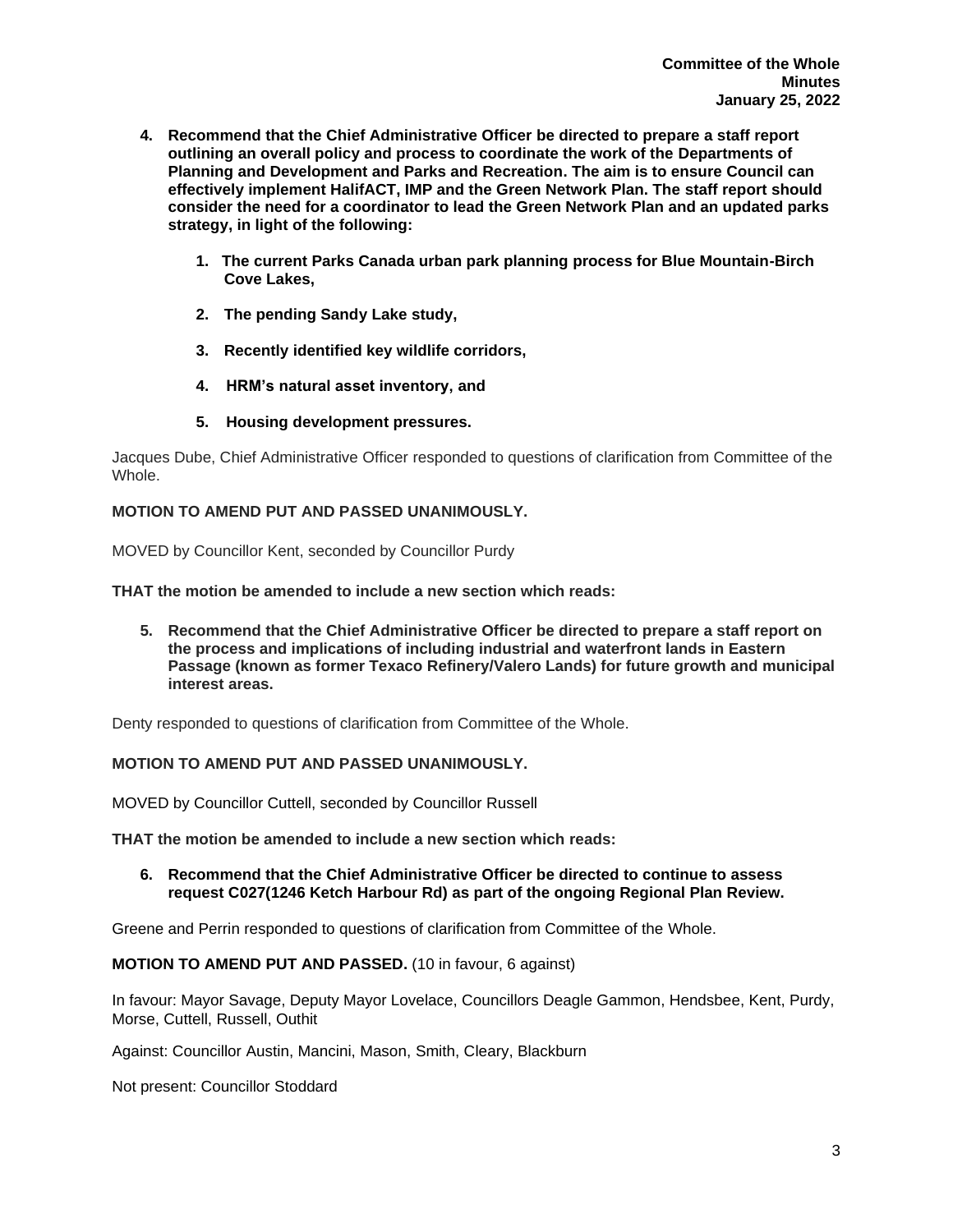MOVED by Councillor Cuttell, seconded by Councillor Morse

**THAT the motion be amended to include a new section which reads:**

- **7. Recommend that the Chief Administrative Officer be directed to prepare a staff report outlining the process to initiate updated secondary plans for the areas identified as BRT Walkshed in Scenario C, Infill Areas map in the Regional Plan Review, which should consider:**
	- **1. Prioritizing BRT Corridors for rezoning that supports transit oriented complete Communities,**
	- **2. Identifying boundaries for the secondary plan updates,**
	- **3. The process and timeline required for completing the secondary plans, and**
	- **4. The financial resources and budget required to do the work**

Greene responded to questions of clarification from the Committee of the Whole.

#### **MOTION TO AMEND PUT AND PASSED UNANIMOSLY.**

Not present: Councillor Stoddard

The motion as amended now read:

MOVED by Councillor Blackburn, seconded by Councillor Cuttell

**THAT Committee of the Whole recommend that Halifax Regional Council:**

- **1. Suspend Schedule 3 (Community Planning and Economic Development Standing Committee Terms of Reference) of Administrative Order One, the Procedures of Council Administrative Order;**
- **2. Adopt the amendments in Attachment F of the staff report dated December 7, 2021 and direct the Chief Administrative Officer to follow the revised Public Participation Program for the Regional Plan Review as generally set out in Attachment A of the staff report dated December 7, 2021 and as outlined in the Community Engagement section of the staff report dated December 7, 2021 report; and**
- **3. Direct the Chief Administrative Officer to follow the revised work plan schedule as generally outlined in Attachment B – Regional Plan Work Plan of the staff report dated December 7, 2021 and Attachment C – Site-Specific Requests of the staff report dated December 7, 2021.**
- **4. Recommend that the Chief Administrative Officer be directed to prepare a staff report outlining an overall policy and process to coordinate the work of the Departments of Planning and Development and Parks and Recreation. The aim is to ensure Council can effectively implement HalifACT, IMP and the Green Network Plan. The staff report should consider the need for a coordinator to lead the Green Network Plan and an updated parks strategy, in light of the following:**
	- **1. The current Parks Canada urban park planning process for Blue Mountain-Birch Cove Lakes,**